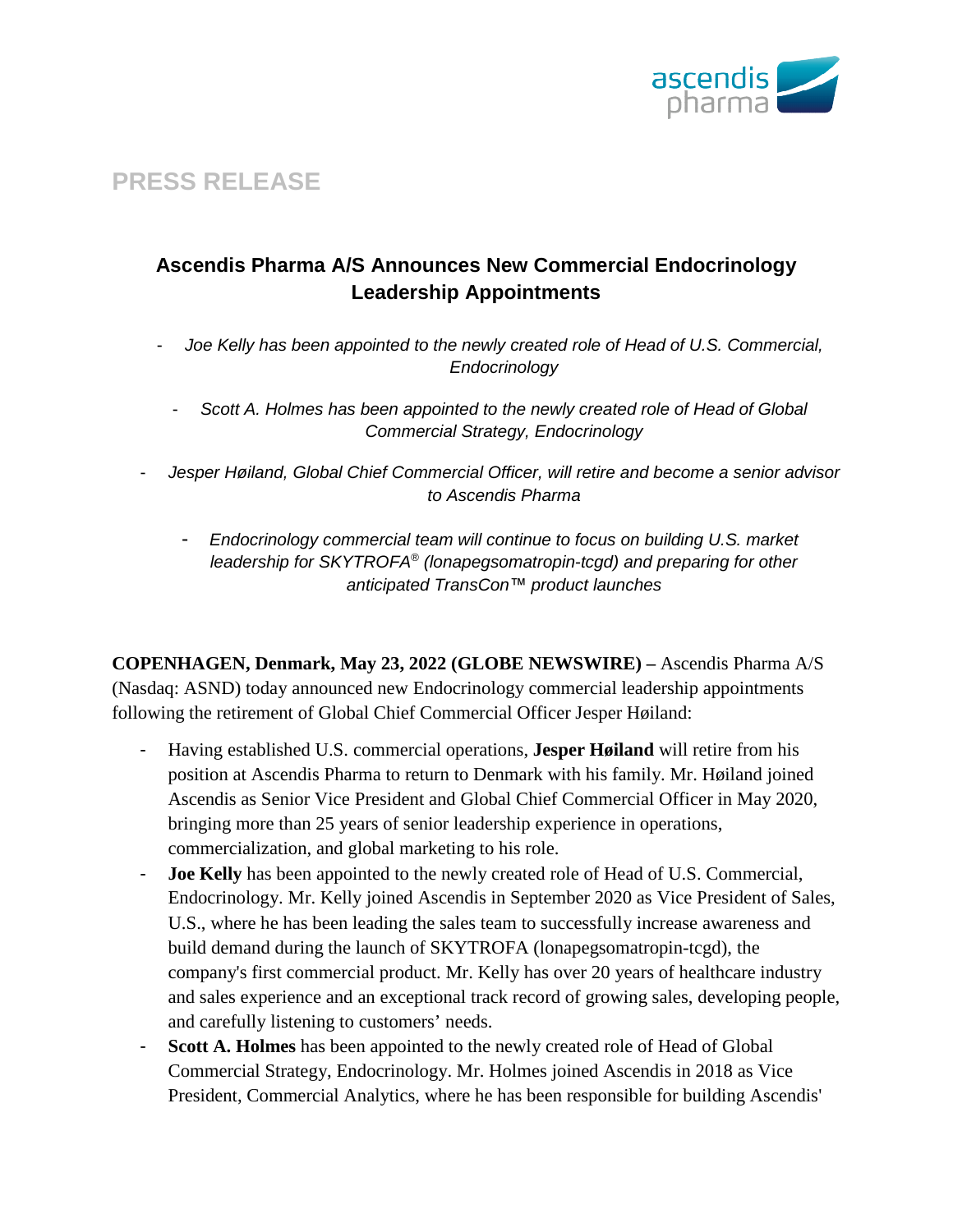commercial analytics capabilities and for creating the Ascendis Signature Access Program to support patients, caregivers, physicians, and payers. In his new role, Mr. Holmes will retain responsibility for these areas and will also support development of the global commercial strategy for the Company's endocrine rare disease portfolio. Mr. Holmes has over 20 years of global commercial biopharmaceutical expertise across four continents, and has launched market-leading endocrinology, oncology, and immunology brands.

"We thank Jesper for his contributions to building a U.S. commercial team committed to bringing new treatment options to patients," said Jan Mikkelsen, Ascendis Pharma's President and Chief Executive Officer. "I look forward to working with the Ascendis team to achieve our goal of market leadership for SKYTROFA and laying the foundation for our anticipated U.S. launch of TransCon PTH in 2023."

Reflecting on his time at Ascendis, Mr. Høiland said, "It has been a privilege to establish the Ascendis endocrinology commercial organization and launch SKYTROFA in the U.S. I cannot think of a better team to lead global commercialization than Joe and Scott and look forward to consulting with them to ensure continued execution of the company's plans."

#### **About Ascendis Pharma A/S**

Ascendis Pharma is applying its innovative platform technology to build a leading, fully integrated biopharma company focused on making a meaningful difference in patients' lives. Guided by its core values of patients, science and passion, the company uses its TransCon technologies to create new and potentially best-in-class therapies. Ascendis is headquartered in Copenhagen, Denmark, and has additional facilities in Heidelberg and Berlin, Germany; Palo Alto and Redwood City, California; and Princeton, New Jersey. Please visit [www.ascendispharma.com](http://www.ascendispharma.com/) to learn more.

### **Forward-Looking Statements**

This press release contains forward-looking statements that involve substantial risks and uncertainties. All statements, other than statements of historical facts, included in this press release regarding Ascendis' future operations, plans and objectives of management are forwardlooking statements. Examples of such statements include, but are not limited to, statements relating to (i) Ascendis' focus on building U.S. market leadership for  $SKYTROFA^{\circledast}$ (lonapegsomatropin-tcgd) and preparing for other anticipated TransCon™ product launches, (ii) the timing of anticipated U.S. launch of TransCon PTH, (iii) Ascendis' ability to apply its platform technology to build a leading, fully integrated biopharma company, and (iv) Ascendis' use of its TransCon technologies to create new and potentially best-in-class therapies. Ascendis may not actually achieve the plans, carry out the intentions or meet the expectations or projections disclosed in the forward-looking statements and you should not place undue reliance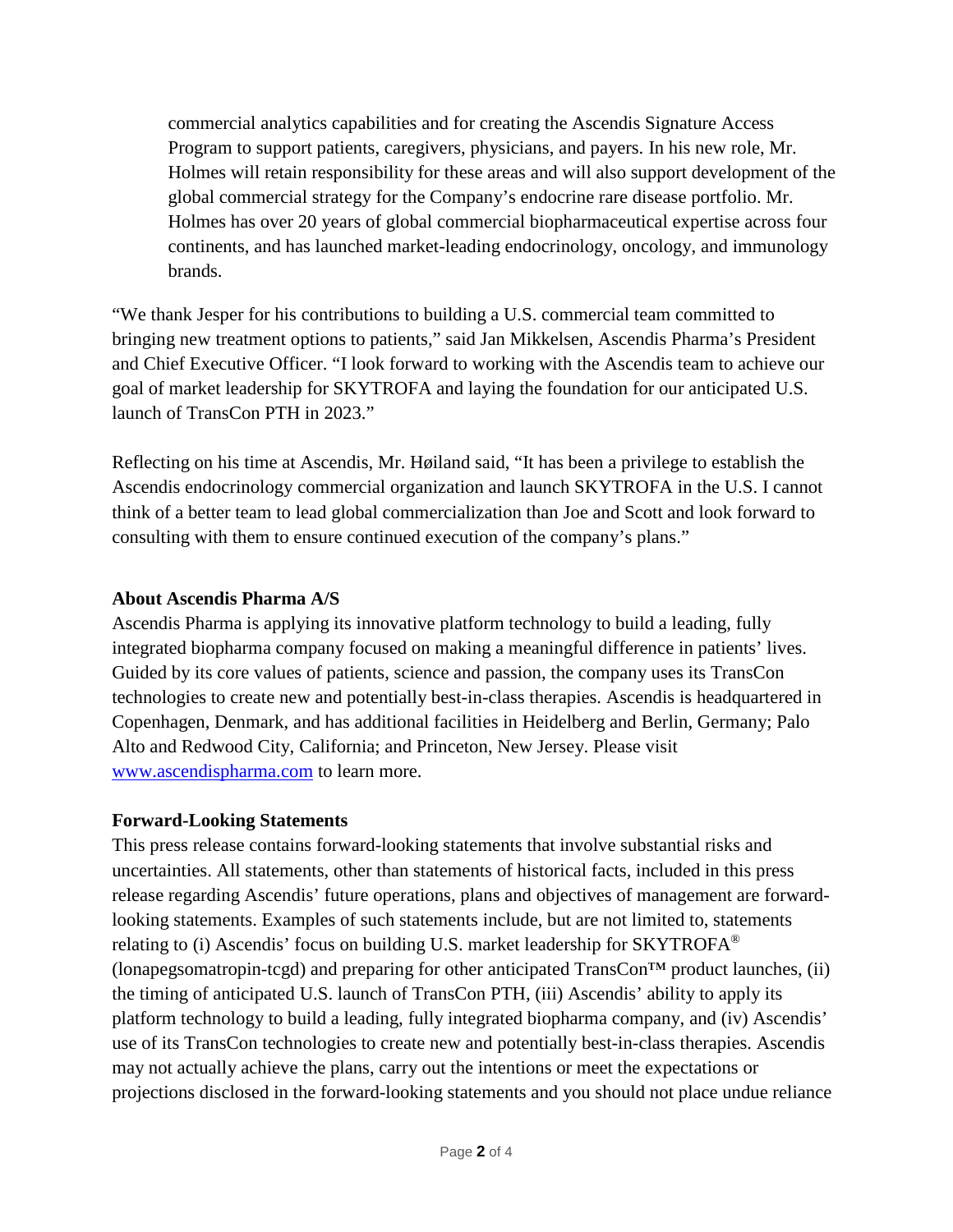on these forward-looking statements. Actual results or events could differ materially from the plans, intentions, expectations and projections disclosed in the forward-looking statements. Various important factors could cause actual results or events to differ materially from the forward-looking statements that Ascendis makes, including the following: dependence on third party manufacturers and distributors to supply TransCon hGH, the SKYTROFA® Auto-Injector and other study drug for commercial sales in the U.S. and clinical studies; unforeseen safety or efficacy results in its oncology programs, TransCon hGH, TransCon PTH and TransCon CNP or other development programs; unforeseen expenses related to commercialization of lonapegsomatropin-tcgd in the U.S., the co-pay program, and the further development of TransCon hGH, expenses related to the development and potential commercialization of its oncology programs, TransCon hGH, TransCon PTH and TransCon CNP or other development programs, selling, general and administrative expenses, other research and development expenses and Ascendis' business generally; delays in the development of its oncology programs, TransCon hGH, TransCon PTH and TransCon CNP or other development programs related to manufacturing, regulatory requirements, speed of patient recruitment or other unforeseen delays; dependence on third party manufacturers to supply study drug for planned clinical studies; Ascendis' ability to obtain additional funding, if needed, to support its business activities and the effects on its business from the worldwide COVID-19 pandemic. For a further description of the risks and uncertainties that could cause actual results to differ from those expressed in these forward-looking statements, as well as risks relating to Ascendis' business in general, see Ascendis' Annual Report on Form 20-F filed with the U.S. Securities and Exchange Commission (SEC) on March 2, 2022 and Ascendis' other future reports filed with, or submitted to, the SEC. Forward-looking statements do not reflect the potential impact of any future licensing, collaborations, acquisitions, mergers, dispositions, joint ventures, or investments that Ascendis may enter into or make. Ascendis does not assume any obligation to update any forward-looking statements, except as required by law.

*Ascendis, Ascendis Pharma, the Ascendis Pharma logo, the company logo, TransCon, and SKYTROFA are trademarks owned by the Ascendis Pharma Group. © May 2022 Ascendis Pharma A/S.* 

#### **Investor Contacts:** Media Contact:

Tim Lee Melinda Baker Ascendis Pharma **Ascendis Pharma**  $+1$  (650) 374-6343  $+1$  (650) 709-8875

Patti Bank ICR Westwicke +1 (415) 513-1284

[tle@ascendispharma.com](mailto:tle@ascendispharma.com) [media@ascendispharma.com](mailto:media@ascendispharma.com)